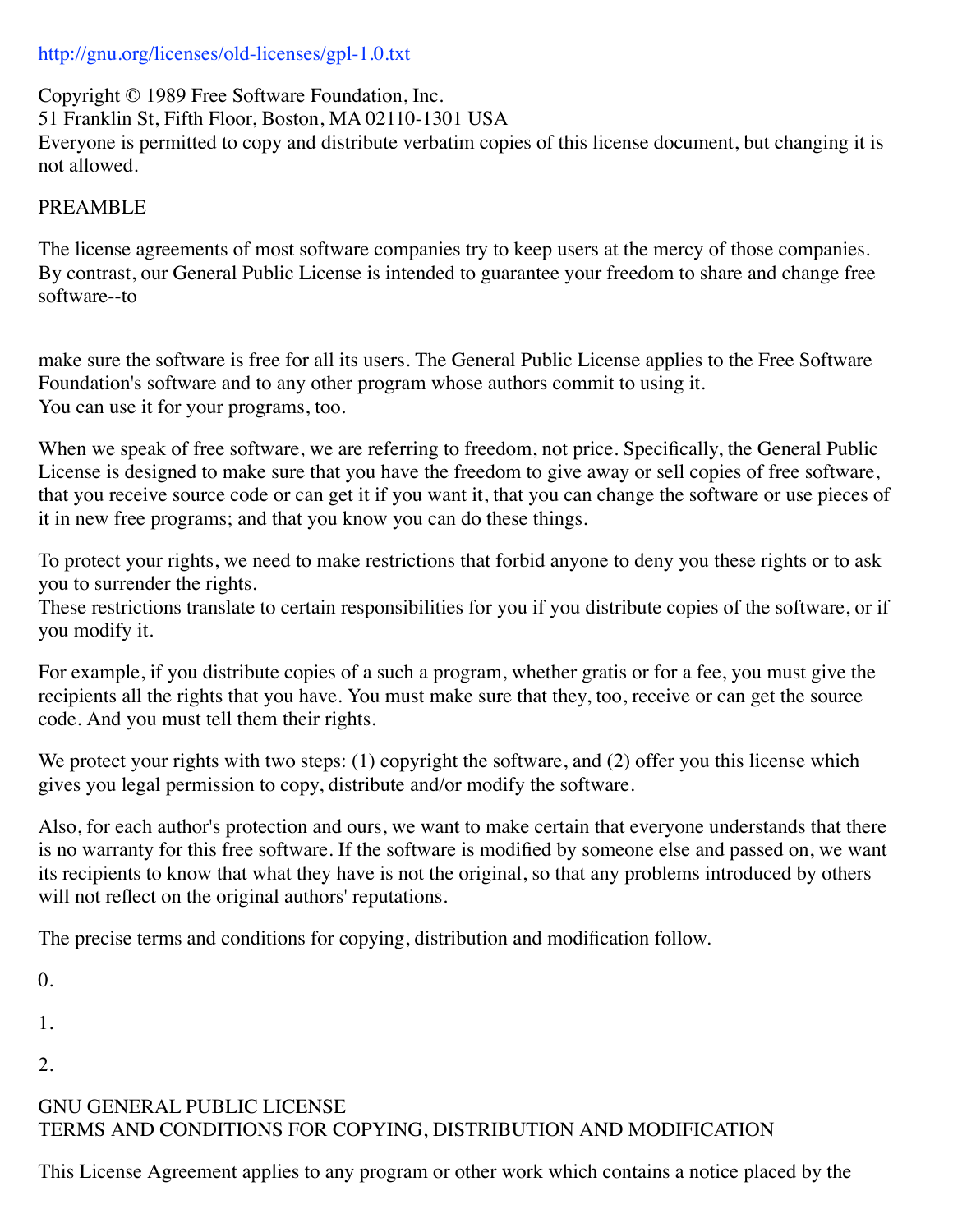copyright holder saying it may be distributed under the terms of this General Public License. The "Program", below, refers to any such program or work, and a "work based on the Program" means either the Program or any work containing the Program or a portion of it, either verbatim or with modifications. Each licensee is addressed as "you".

You may copy and distribute verbatim copies of the Program's source code as you receive it, in any medium, provided that you conspicuously and appropriately publish on each copy an appropriate copyright notice and disclaimer of warranty; keep intact all the notices that refer to this General Public License and to the absence of any warranty; and give any other recipients of the Program a copy of this General Public License along with the Program. You may charge a fee for the physical act of transferring a copy.

You may modify your copy or copies of the Program or any portion of it, and copy and distribute such modifications under the terms of Paragraph 1 above, provided that you also do the following:

- a) cause the modified files to carry prominent notices stating that you changed the files and the date of any change; and
- b) cause the whole of any work that you distribute or publish, that in whole or in part contains the Program or any part thereof, either with or without modifications, to be licensed at no charge to all third parties under the terms of this General Public License (except that you may choose to grant warranty protection to some or all third parties, at your option).
- c) If the modified program normally reads commands interactively when run, you must cause it, when started running for such interactive use in the simplest and most usual way, to print or display an

announcement including an appropriate copyright notice and a notice that there is no warranty (or else, saying that you provide a warranty) and that users may redistribute the program under these conditions, and telling the user how to view a copy of this General Public License.

d) You may charge a fee for the physical act of transferring a copy, and you may at your option offer warranty protection in exchange for a fee.

Mere aggregation of another independent work with the Program (or its derivative) on a volume of a storage or distribution medium does not bring the other work under the scope of these terms.

- You may copy and distribute the Program (or a portion or derivative of it, under Paragraph 2) in object code or executable form under the terms of Paragraphs 1 and 2 above provided that you also do one of the following:
	- a) accompany it with the complete corresponding machine-readable source code, which must be distributed under the terms of Paragraphs 1 and 2 above; or,
	- b) accompany it with a written offer, valid for at least three years, to give any third party free (except for a nominal charge for the cost of distribution) a complete machine-readable copy of the corresponding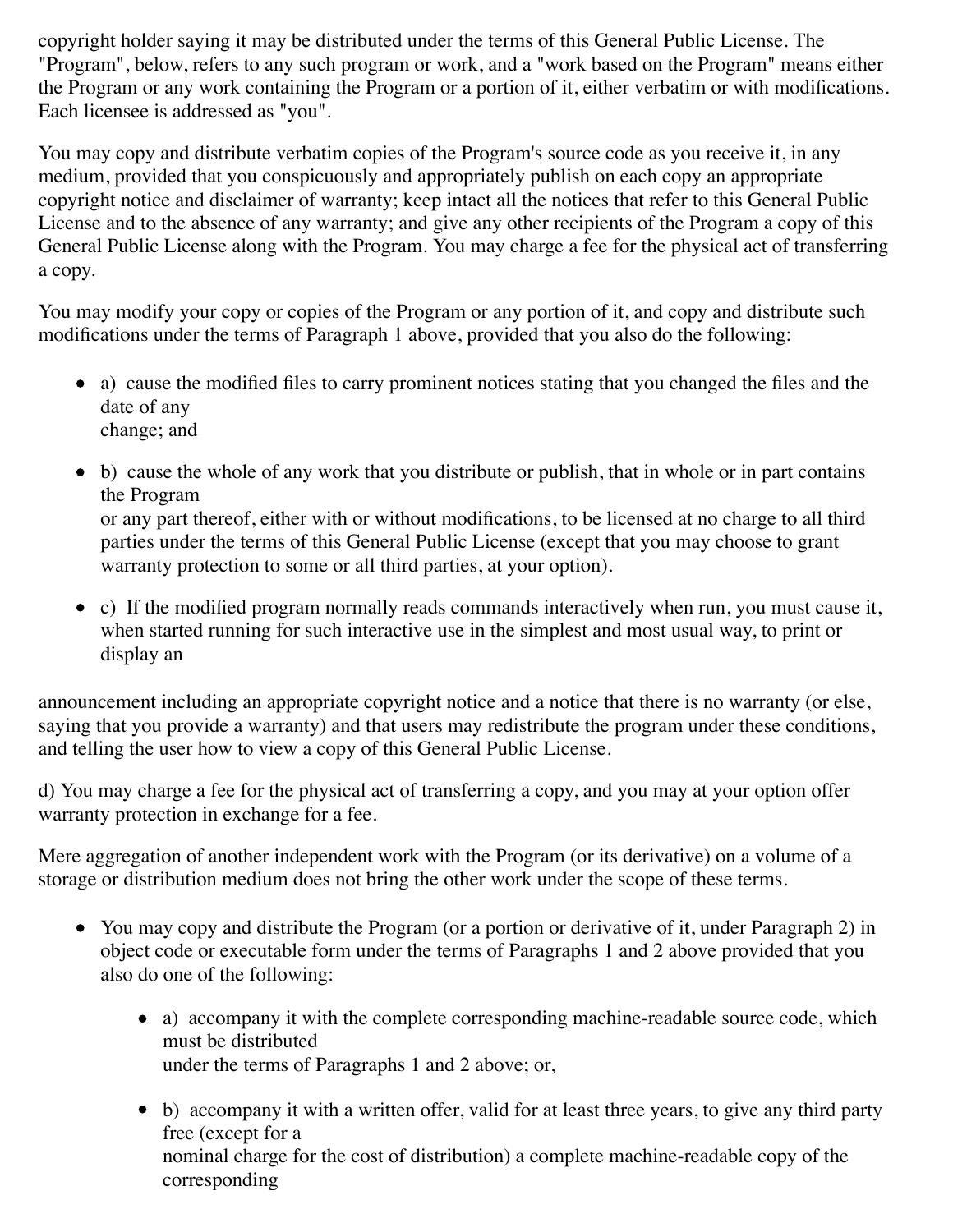corresponding source code, to be distributed under the terms of Paragraphs 1 and 2 above; or,

- c) accompany it with the information you received as to where the corresponding source code may be obtained. (This alternative is allowed only for noncommercial distribution and only if you received the program in object code or executable form alone.)
- Source code for a work means the preferred form of the work for making modifications to it. For an executable file, complete source code means all the source code for all modules it contains; but, as a special exception, it need not include source code for modules which are standard libraries that accompany the operating system on which the executable file runs, or for standard header files or definitions files that accompany that operating system.
- You may not copy, modify, sublicense, distribute or transfer the Program except as expressly provided under this General Public License. Any attempt otherwise to copy, modify, sublicense, distribute or transfer the Program is void, and will automatically terminate your rights to use the Program under this License. However, parties who have received copies, or rights to use copies, from you under this General Public License will not have their licenses terminated so long as such parties remain in full compliance.
- By copying, distributing or modifying the Program (or any work based on the Program) you indicate your acceptance of this license to do so, and all its terms and conditions.
- Each time you redistribute the Program (or any work based on the Program), the recipient automatically receives a license from the original licensor to copy, distribute or modify the Program subject to these terms and conditions. You may not impose any further restrictions on the recipients' exercise of the rights granted herein.
- The Free Software Foundation may publish revised and/or new versions of the General Public License from time to time. Such new versions will be similar in spirit to the present version, but may differ in detail to address new problems or concerns. Each version is given a distinguishing version number. If the Program specifies a version number of the license which applies to it and "any later version", you have the option of following the terms and conditions either of that version or of any later version published by the Free Software Foundation. If the Program does not specify a version number of the license, you may choose any version ever published by the Free Software Foundation.
- $\bullet$ If you wish to incorporate parts of the Program into other free programs whose distribution conditions are different, write to the author to ask for permission. For software which is copyrighted by the Free Software Foundation, write to the Free Software Foundation; we sometimes make exceptions for this. Our decision will be guided by the two goals of preserving the free status of all derivatives of our free software and of promoting the sharing and reuse of software generally.

## NO WARRANTY

BECAUSE THE PROGRAM IS LICENSED FREE OF CHARGE, THERE IS NO WARRANTY FOR THE PROGRAM, TO THE EXTENT PERMITTED BY APPLICABLE LAW. EXCEPT WHEN OTHERWISE STATED IN WRITING THE COPYRIGHT HOLDERS AND/OR OTHER PARTIES PROVIDE THE PROGRAM "AS IS" WITHOUT WARRANTY